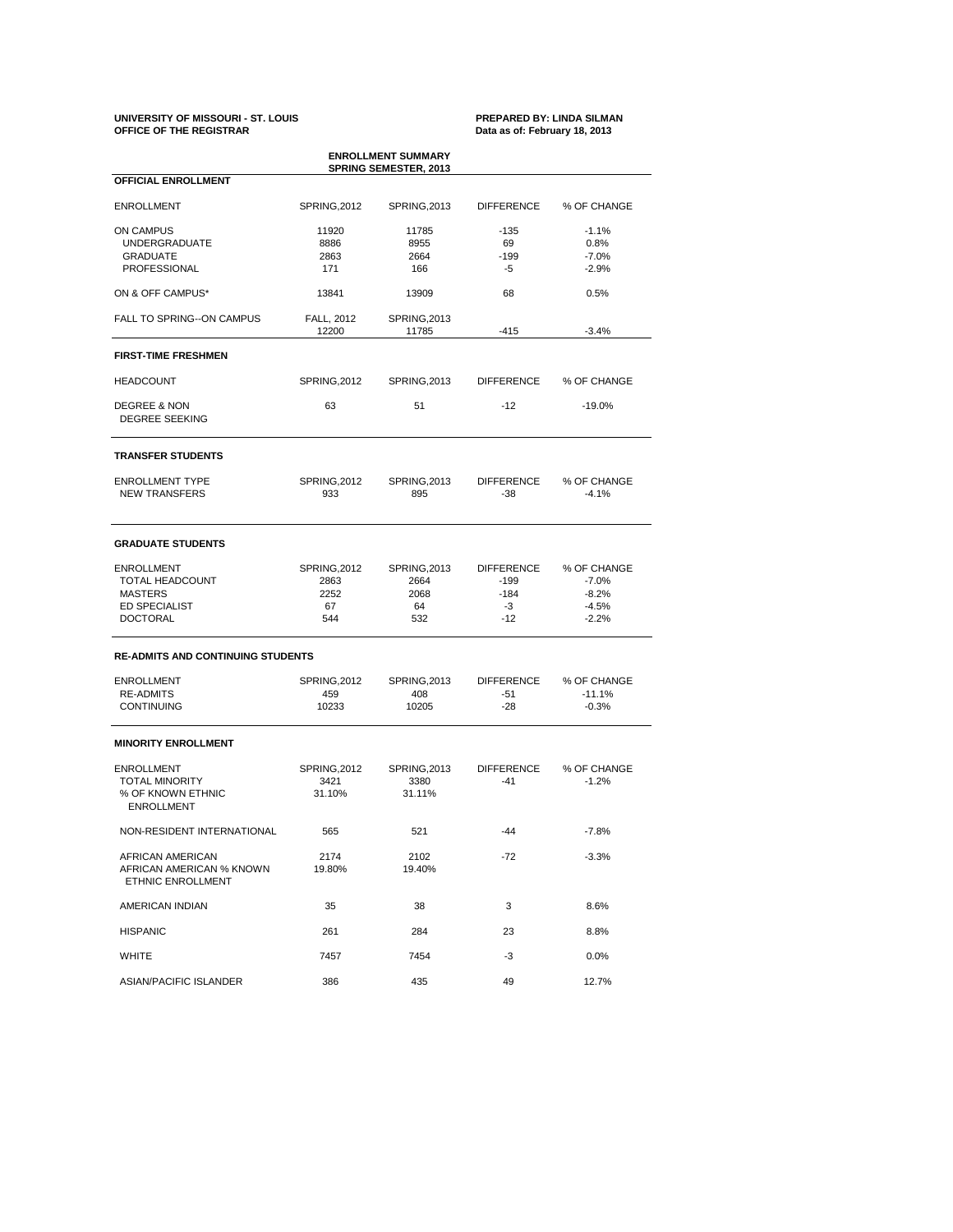## **ENROLLMENT SUMMARY - continued**

## **GENDER ENROLLMENT**

| <b>WOMEN</b>                                  | <b>SPRING, 2012</b> | <b>SPRING, 2013</b> | <b>DIFFERENCE</b> | % OF CHANGE |  |  |  |  |
|-----------------------------------------------|---------------------|---------------------|-------------------|-------------|--|--|--|--|
| <b>UNDERGRADUATE</b>                          | 5037                | 5091                | 54                | 1.1%        |  |  |  |  |
| <b>GRADUATE</b>                               | 1881                | 1730                | $-151$            | $-8.0%$     |  |  |  |  |
| <b>PROFESSIONAL</b>                           | 105                 | 104                 | $-1$              | $-1.0%$     |  |  |  |  |
| <b>TOTAL</b>                                  | 7023                | 6925                | $-98$             | $-1.4%$     |  |  |  |  |
| <b>MEN</b>                                    | <b>SPRING, 2012</b> | <b>SPRING, 2013</b> | <b>DIFFERENCE</b> | % OF CHANGE |  |  |  |  |
| <b>UNDERGRADUATE</b>                          | 3849                | 3864                | 15                | 0.4%        |  |  |  |  |
| <b>GRADUATE</b>                               | 982                 | 934                 | $-48$             | $-4.9%$     |  |  |  |  |
| <b>PROFESSIONAL</b>                           | 66                  | 62                  | $-4$              | $-6.1%$     |  |  |  |  |
| <b>TOTAL</b>                                  | 4897                | 4860                | $-37$             | $-0.8%$     |  |  |  |  |
| PERCENT OF TOTAL ENROLLMENT                   | <b>SPRING, 2012</b> | <b>SPRING, 2013</b> | <b>DIFFERENCE</b> | % OF CHANGE |  |  |  |  |
| <b>WOMEN</b>                                  | 59%                 | 59%                 | 0%                | 0.0%        |  |  |  |  |
| <b>MEN</b>                                    | 41%                 | 41%                 | 0%                | 0.0%        |  |  |  |  |
| <b>CREDIT HOURS AND FULL-TIME EQUIVALENCY</b> |                     |                     |                   |             |  |  |  |  |
| <b>CREDIT HOURS</b>                           | <b>SPRING.2012</b>  | <b>SPRING.2013</b>  | <b>DIFFERENCE</b> | % OF CHANGE |  |  |  |  |
| <b>ON CAMPUS</b>                              | 113135.5            | 115721              | 2585.5            | 2.3%        |  |  |  |  |
| <b>RESIDENCE CENTERS</b>                      | 1728                | 1641                | $-87$             | $-5.0%$     |  |  |  |  |
| <b>VIDEO CREDIT</b>                           | 87                  | 0                   | $-87$             | $-100.0%$   |  |  |  |  |
| ON CAMPUS TOTAL                               | 114950.5            | 115721              | 770.5             | 0.7%        |  |  |  |  |
| FULL-TIME EQUIVALENCY                         | <b>SPRING, 2012</b> | <b>SPRING, 2013</b> | <b>DIFFERENCE</b> | % OF CHANGE |  |  |  |  |
| <b>ON CAMPUS</b>                              | 8164.1              | 8146.3              | $-17.8$           | $-0.2%$     |  |  |  |  |
| <b>FULL-TIME STATUS</b>                       | <b>SPRING, 2012</b> | <b>SPRING, 2013</b> | <b>DIFFERENCE</b> | % OF CHANGE |  |  |  |  |
| <b>WOMEN</b>                                  | 3791                | 3806                | 15                | 0.4%        |  |  |  |  |
| <b>MEN</b>                                    | 2742                | 2796                | 54                | 2.0%        |  |  |  |  |
| <b>PART-TIME STATUS</b>                       | <b>SPRING, 2012</b> | <b>SPRING, 2013</b> | <b>DIFFERENCE</b> | % OF CHANGE |  |  |  |  |
| <b>WOMEN</b>                                  | 3232                | 3119                | $-113$            | $-3.5%$     |  |  |  |  |
| <b>MEN</b>                                    | 2155                | 2064                | $-91$             | $-4.2%$     |  |  |  |  |